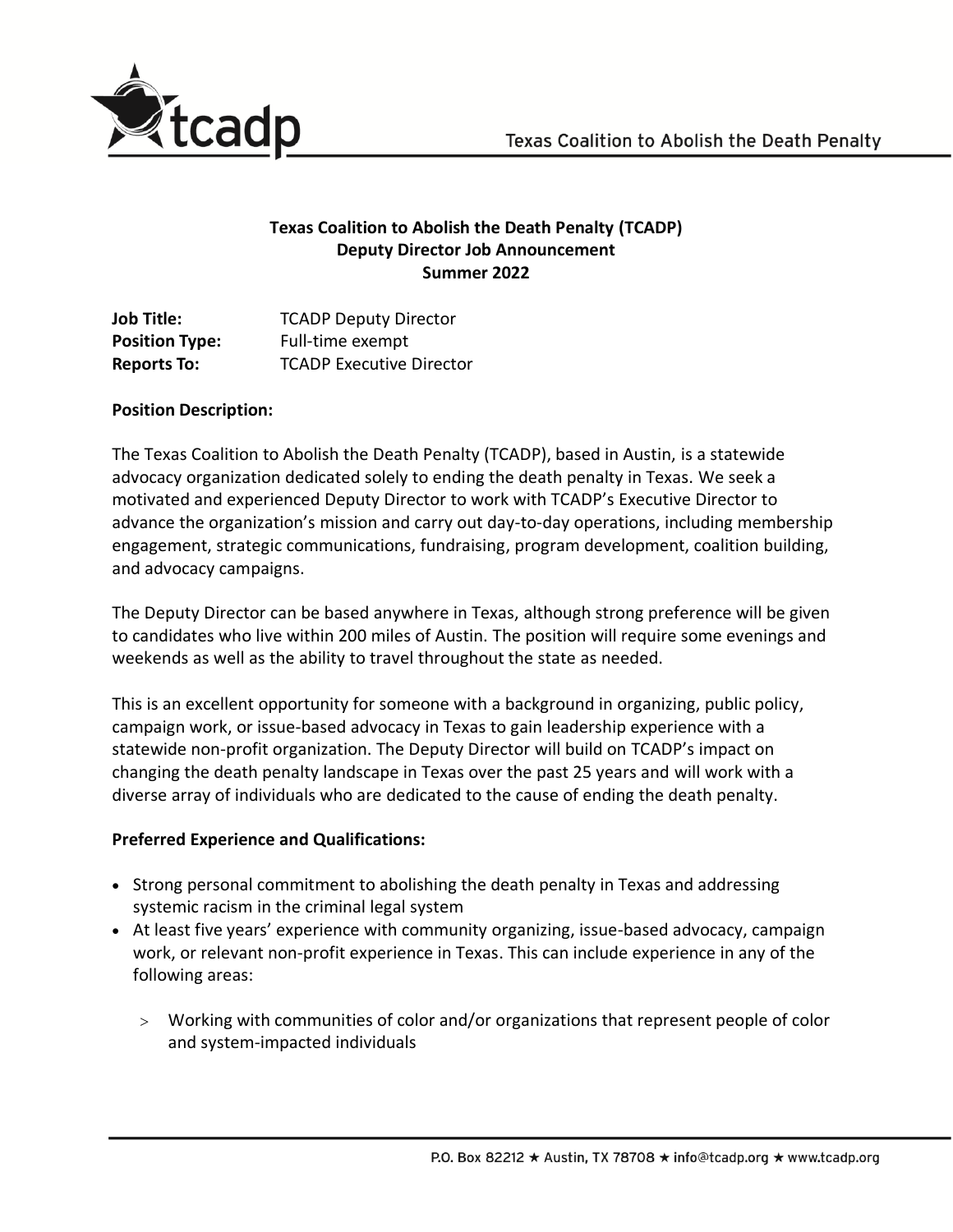- Connecting and collaborating with organizations designed to reform the criminal legal system or organizations designed to fight for racial justice
- Working with a variety of constituencies, particularly faith communities or civic/political groups, community leaders, and people from diverse racial, ethnic, spiritual, and socioeconomic backgrounds to advance a campaign or change public policy
- Working on electoral campaigns, at the state legislature, or with local government
- Event planning, including trainings, conferences and webinars, and public education events
- Managing volunteers and engaging grassroots members
- Fundraising, including grant writing and major donor outreach
- Strong verbal and written communication skills; fluency in speaking and writing Spanish is a plus
- Knowledge and understanding of Texas's political landscape
- Strategic thinker; flexible and tenacious; creative and entrepreneurial
- Self-motivated and able to work with a team
- Ability to manage details, initiate projects, resolve problems, and follow through on assigned tasks with minimal direct supervision

# **Responsibilities include but are not limited to:**

- Engage key constituencies (political and civic groups, faith leaders, conservatives, law enforcement, surviving family members of murder victims, and communities of color) to advance abolition of the death penalty
- Develop relationships and partnerships with local and state organizations engaged in criminal justice reform
- Forge alliances with community, civic, and religious groups and participate in local coalitions focused on racial and social justice
- Arrange meetings with key stakeholders and decision makers at the local and state level to communicate concerns about the death penalty and cultivate support for abolition
- Represent TCADP in public speaking engagements
- Build TCADP's capacity by engaging members and fostering local grassroots leaders
- Work with the Executive Director to design and implement legislative and other advocacy campaigns
- Participate in fundraising and development activities, including meeting with donors, membership development, and grant writing
- Design and implement programs and evaluate progress in meeting the objectives set forth by the TCADP strategic plan
- Produce resource materials, social media and website content, press releases and media pieces, newsletters and action alerts, etc.
- Assist with administrative duties, volunteer and intern supervision, and other internal organizational functions